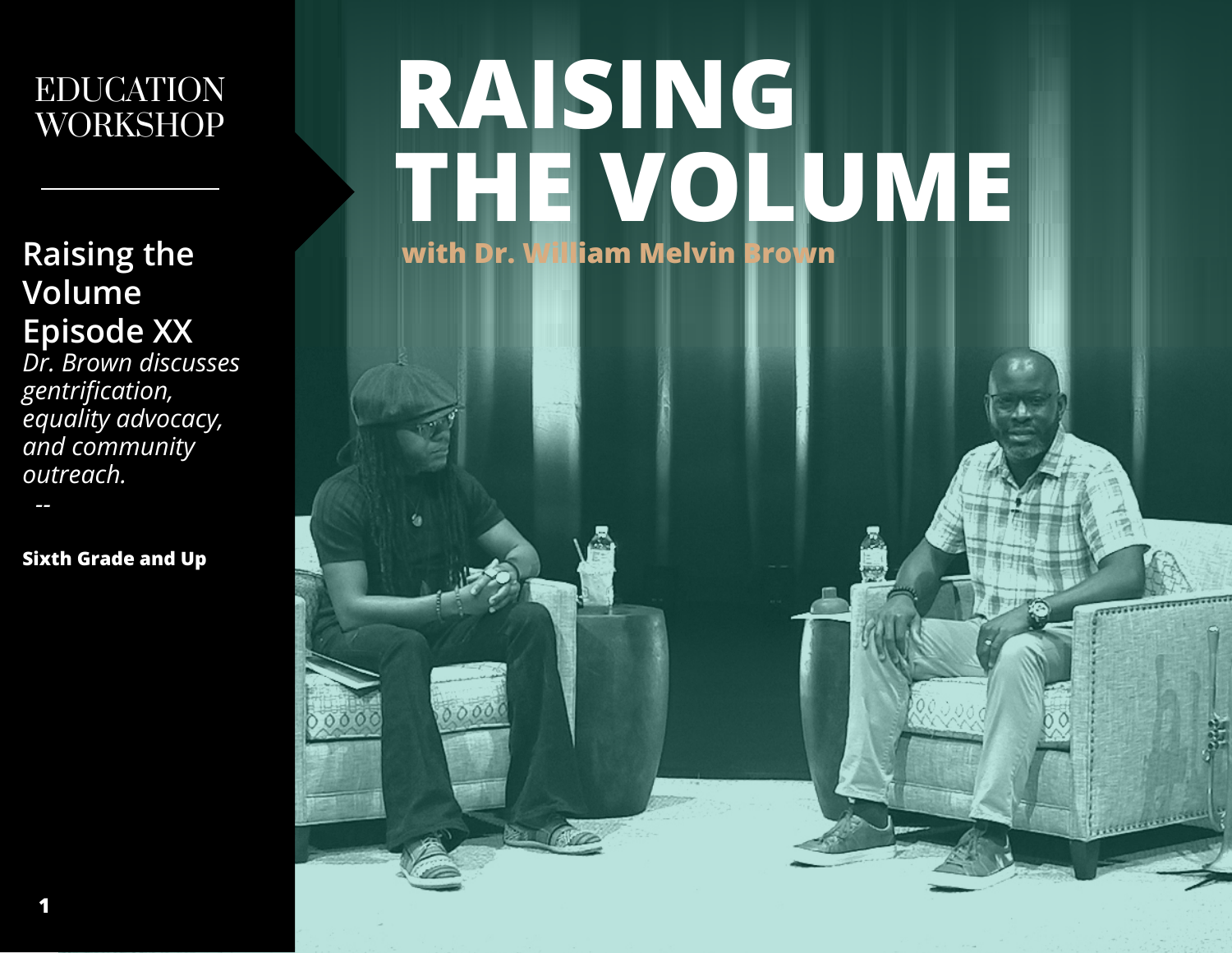

#### **Raising the Volume**

*Episode XX: Dr. Brown discusses gentrification, equality advocacy, and community outreach.*

### CORE SUBJECTS AND 21ST CENTURY THEMES

Mastery of core subjects and twenty-first century themes is essential for all students in the twenty-first century. Core subjects include English, reading or language arts; world languages; arts; mathematics; economics; science; geography; history; and government and civics. In addition to these subjects, schools must move forward to include not only a focus on mastery of core subjects, but also an understanding of academic content at much higher levels by weaving twenty-first century interdisciplinary themes into core subjects.

#### **Global Awareness**

1. Use twenty-first century skills to understand and address global issues. 2. Learn from and work collaboratively with individuals representing diverse cultures, religions, and lifestyles in a spirit of mutual respect and open dialogue in personal, work, and community contexts.

#### **Civic Literacy**

 1. Participate effectively in civic life through knowing how to stay informed and understanding governmental processes.

2. Exercise the rights and obligations of citizenship at local, state, national, and global levels. 3. Understand the local and global implications of civic decisions.

#### **Work Creatively with Others**

1. Develop, implement, and communicate new ideas to others effectively.

2. Be open and responsive to new and diverse perspectives; incorporate group input and feedback into the work.

3. Demonstrate originality and inventiveness in work; understand the real world limits to adopting new ideas.

4. View failure as an opportunity to learn; understand that creativity and innovation is a longterm, cyclical process of small successes and frequent mistakes.

5. Implement innovations.

6. Act on creative ideas to make a tangible and useful contribution to the field in which the innovation will occur.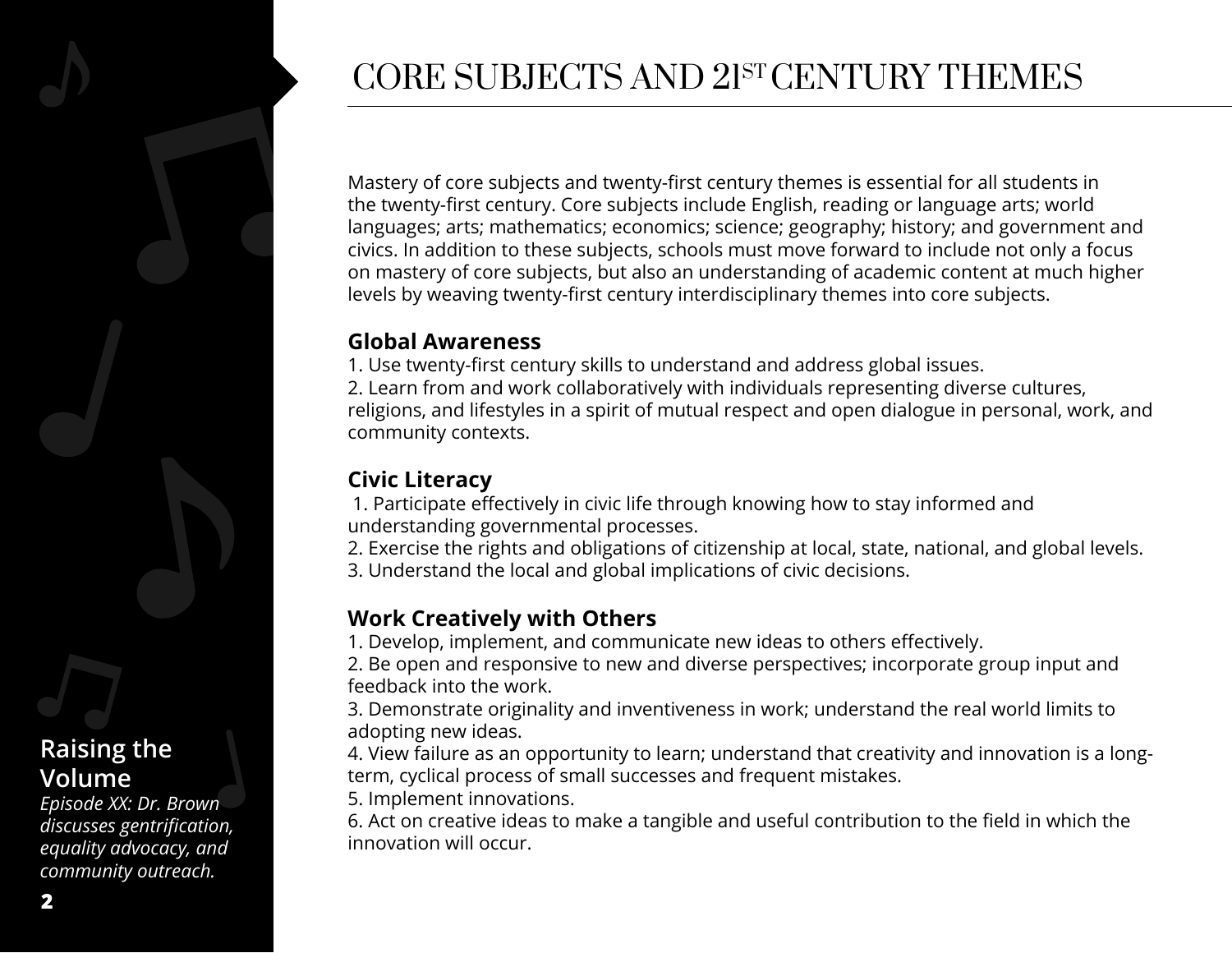## **OVERVIEW**

**Everyone has a story. It's our place to take a moment to listen.** Once you listen, your eyes open. You can put yourself in someone else's shoes and try to comprehend their experiences. You may be inspired, you may come away with more knowledge, or you may find a bit of yourself in someone else.

"Raising the Volume" is a series of Black stories. These are stories about Black entrepreneurs, judges, authors, artists, and leaders in our community. These are stories that need to be heard. Led by the Gaillard's Artists-in-Residence Charlton Singleton and Marcus Amaker, "Raising the Volume" gives a platform to Black community members whose lives matter.

As you introduce this series to your students, follow the bullet points below for discussion. Your students will find that they are challenged to think about uncomfortable things. Those conversations are what will help us change our world. In the words of Judge McFarland, "To break down racial barriers, start where you are." So, let's start where we are and see what change we can bring to our community.

For each lesson, split your class into small groups for discussion or discuss as a whole. Choose the model that is the most comfortable for your students so they feel free to discuss opinions openly.

*Teachers, if you are interested in scheduling a cross-school discussion on Raising the Volume Episode XX, please email Sterling deVries at [sdevries@](mailto:sdevries%40gaillardcenter.org?subject=) [gaillardcenter.org](mailto:sdevries%40gaillardcenter.org?subject=). Through cross-school Zoom calls, we can offer students from one school a different perspective on the video with students from a second school. We will schedule class-to-class meetings where whole groups can discuss various topics covered in Episode XX.*

#### **Raising the Volume**

*Episode XX: Dr. Brown discusses gentrification, equality advocacy, and community outreach.*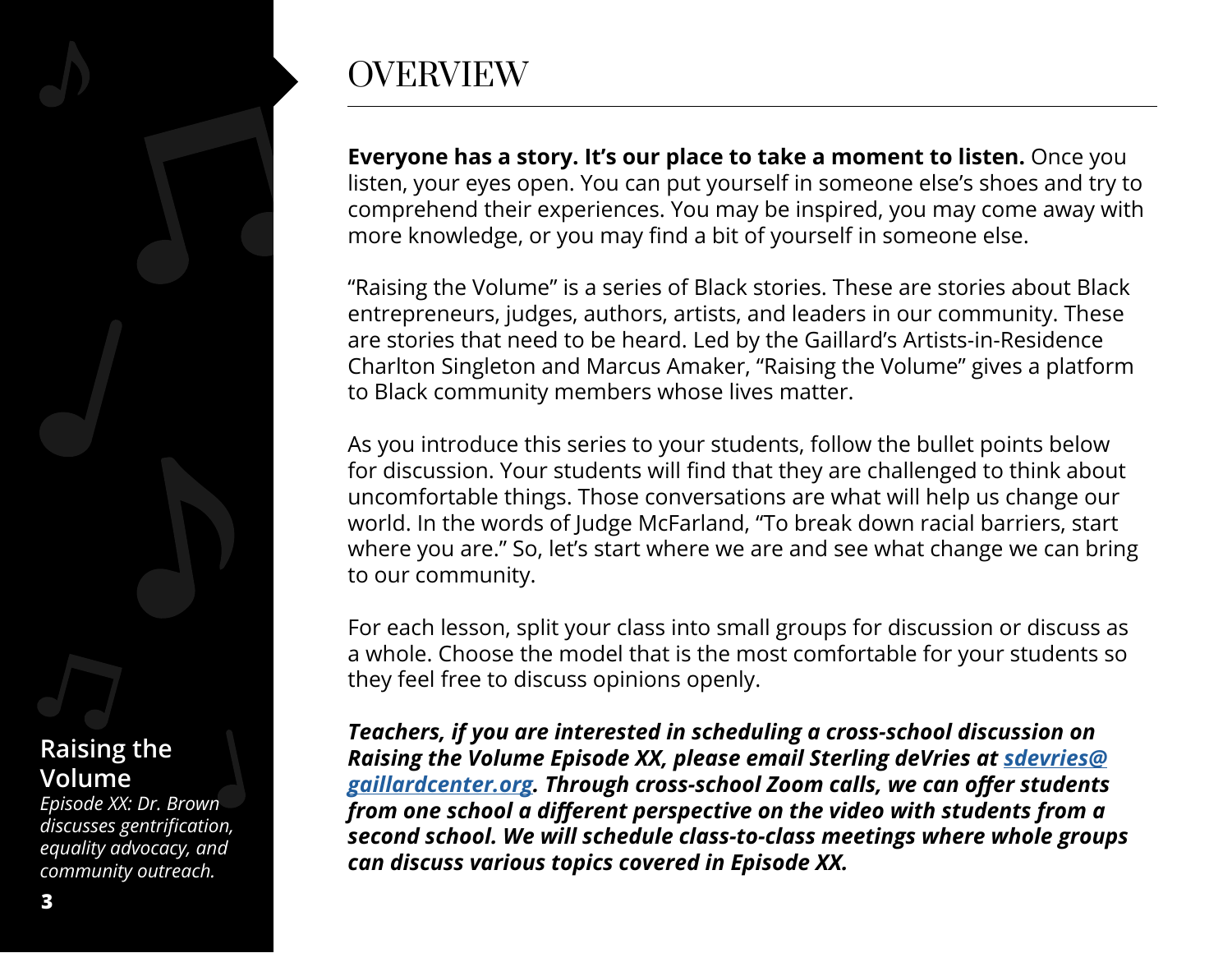

*Episode XX: Dr. Brown discusses gentrification, equality advocacy, and community outreach.*

### EPISODE XX



**(CLICK THE IMAGE TO WATCH EPISODE XX)**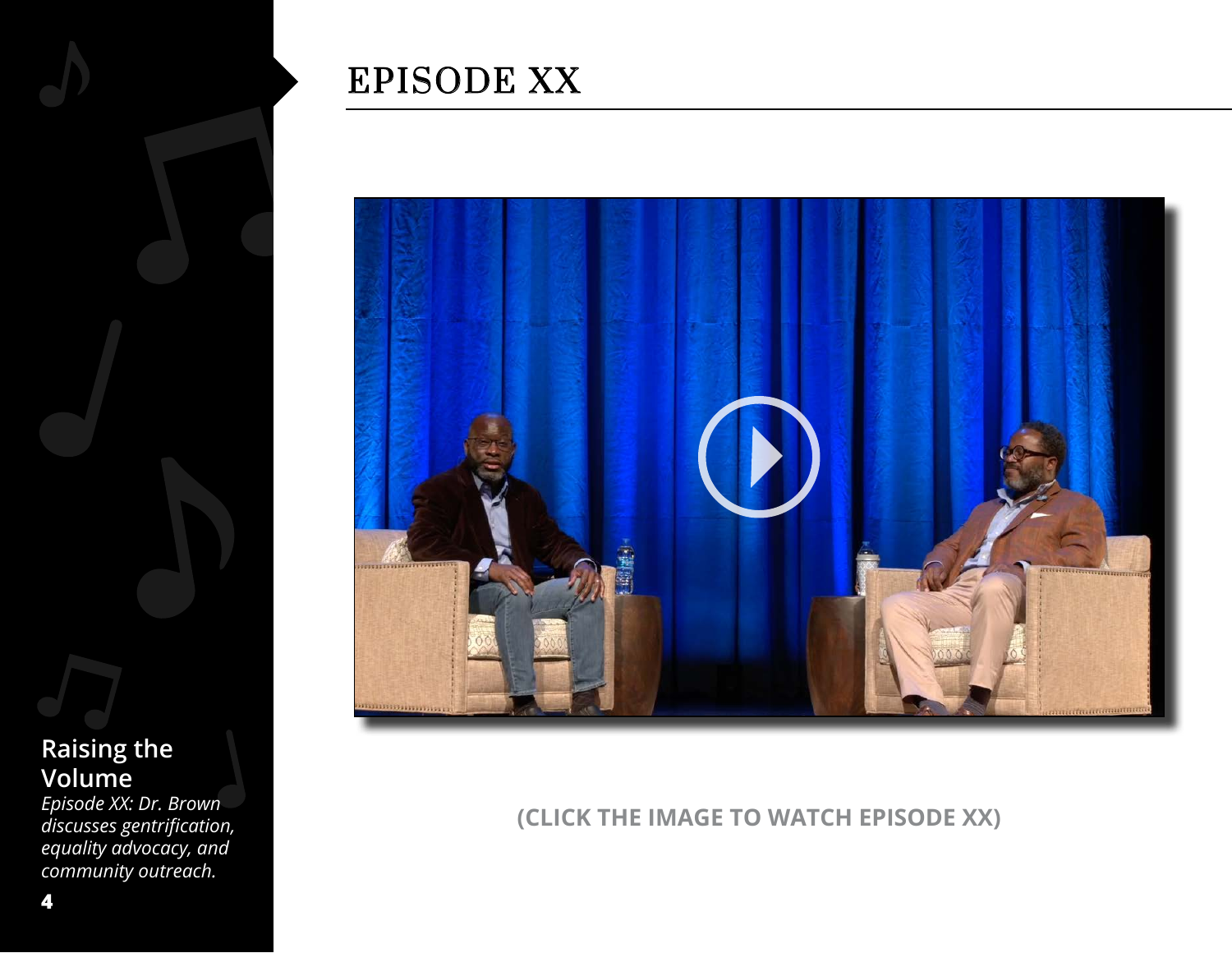

#### **Raising the Volume**

*Episode XX: Dr. Brown discusses gentrification, equality advocacy, and community outreach.*

### LESSONS

Dr. William Brown discusses how he was born and raised in Hampton Park Terrace, also known as the Historic Westside Charleston, and how different it is now compared to when he was a child. He mentions the word *gentrification*. Gentrification is "the process whereby the character of a poor urban area is changed by wealthier people moving in, improving housing, and attracting new businesses, typically displacing current inhabitants in the process."<sup>1</sup> **Let's discuss the definition of gentrification. In your opinion, how does this impact neighborhoods?**

Racial discrimination against African Americans dates back to the early 1600s. Even after 400+ years and many laws later, there is still unfortunately acts of racial discrimination — even in Charleston. Dr. William Brown articulates about the time he applied to become a member of the Charleston Rifle Club and was denied based on his race. Unbelievably, African Americans still suffer from racial discrimination in the twenty-first century. **[Read the New York](https://www.nytimes.com/2018/12/18/us/charleston-rifle-club-black-member.html)  [Times article here.](https://www.nytimes.com/2018/12/18/us/charleston-rifle-club-black-member.html)**

Dr. William Brown and his friend, Dr. Andrew Savage, spoke out about the incident and made the news widespread. Both men talked about experiences with racism and the need for change, not only in a professional setting, but in all of Charleston. Dr. William Brown also mentions the lack of minorities and women in higher elected positions. **Have you or a friend ever experienced discrimination? What could you do to advocate for equality in your school and community?**

There are multiple community projects you can be involved in. Currently, Dr. Brown is participating in Troy McClain's Brothers and Blazers initiative and Kimberlyn Davis' proposed memorial for the Emanuel Nine. **With a partner, research some current community programs or singular outreach that you could participate in. Is there a community project that you want to initiate?** 

**[Click here to view the Troy T. McClain](https://www.troytmcclain.com/gallery)  [Gallery](https://www.troytmcclain.com/gallery).**

**[Click here for the](https://www.postandcourier.com/news/local_state_news/emanuel-nine-memorial-gets-500k-from-ford-foundation-for-social-justice-programs/article_7595699e-ae8d-11eb-84ea-47d2f0625e47.html)** *Post and Courier* **article [about the Emanuel Nine Memorial.](https://www.postandcourier.com/news/local_state_news/emanuel-nine-memorial-gets-500k-from-ford-foundation-for-social-justice-programs/article_7595699e-ae8d-11eb-84ea-47d2f0625e47.html)**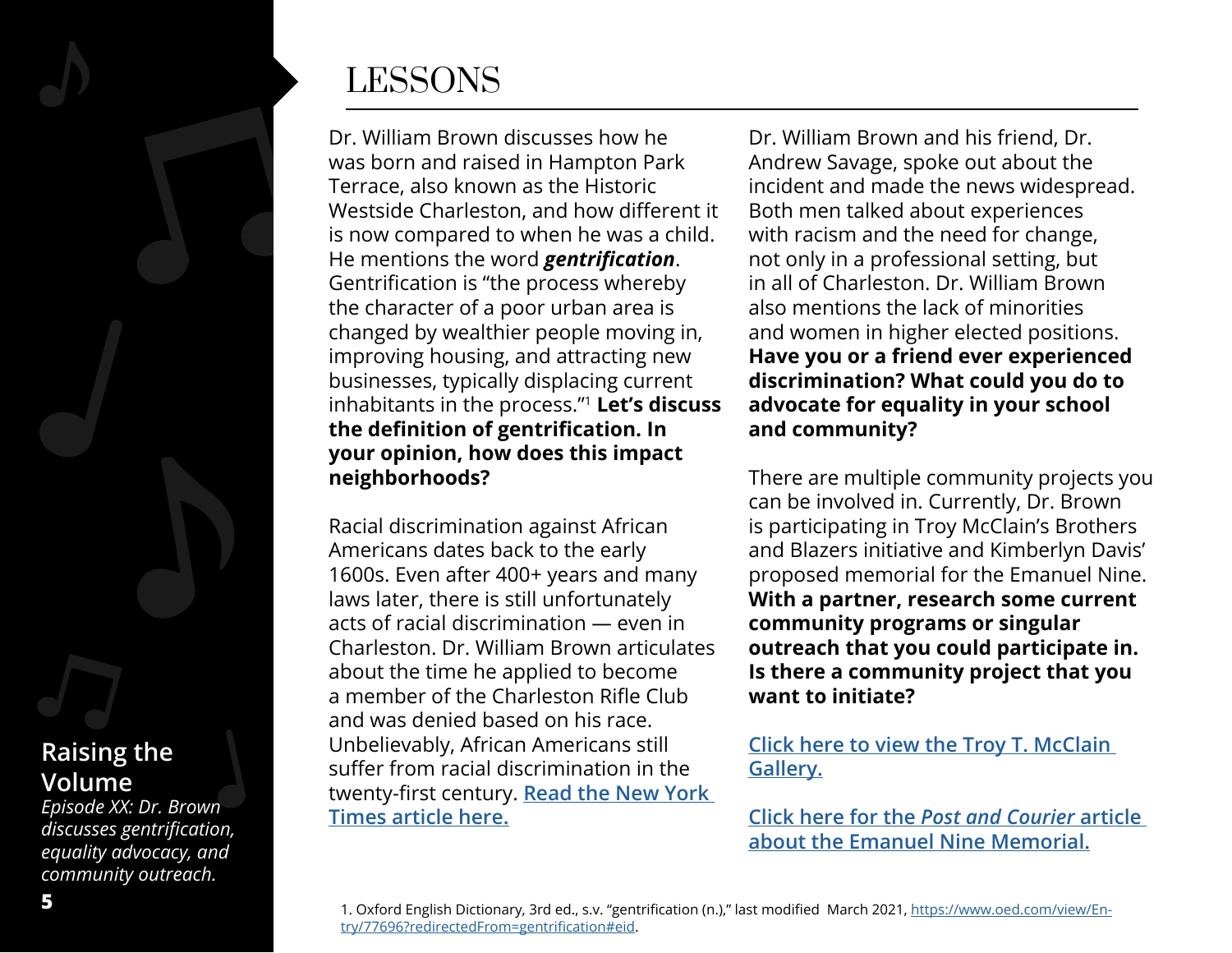### ABOUT DR. WILLIAM MELVIN BROWN



Dr. Brown, a native Charlestonian, was elected to the MUSC Board of Trustees in 2018 as the medical profession representative from the Sixth Congressional District.

Dr. Brown is a 1991 graduate of the U.S. Naval Academy and after years of service and two sea tours in the Navy, he returned to Charleston to teach Naval Science at The Citadel. While at The Citadel, he earned a master's degree in Education and Biology and then went on to graduate from the MUSC College of Medicine in 2002. After graduation, he returned to full active duty in the U.S. Navy as a physician. During his twenty years of service, Dr. Brown received the Navy Commendation Medal six times, the Navy Achievement Medal twice, a Presidential Citation, and two Battle Efficiency ribbons. Dr. Brown holds staff privileges at Trident Medical Center and the Ralph H. Johnson VA Medical Center in Charleston as well as the Lexington Medical Center in

Columbia. He is an active member of St. Patrick's Catholic Church and the Owls Whist Club. He sits on the executive boards of the Star Gospel Mission and YESCarolina. Dr. Brown and his wife, Deborah, have two children, Gabriel and Lillian.

#### **Raising the Volume**

*Episode XX: Dr. Brown discusses gentrification, equality advocacy, and community outreach.*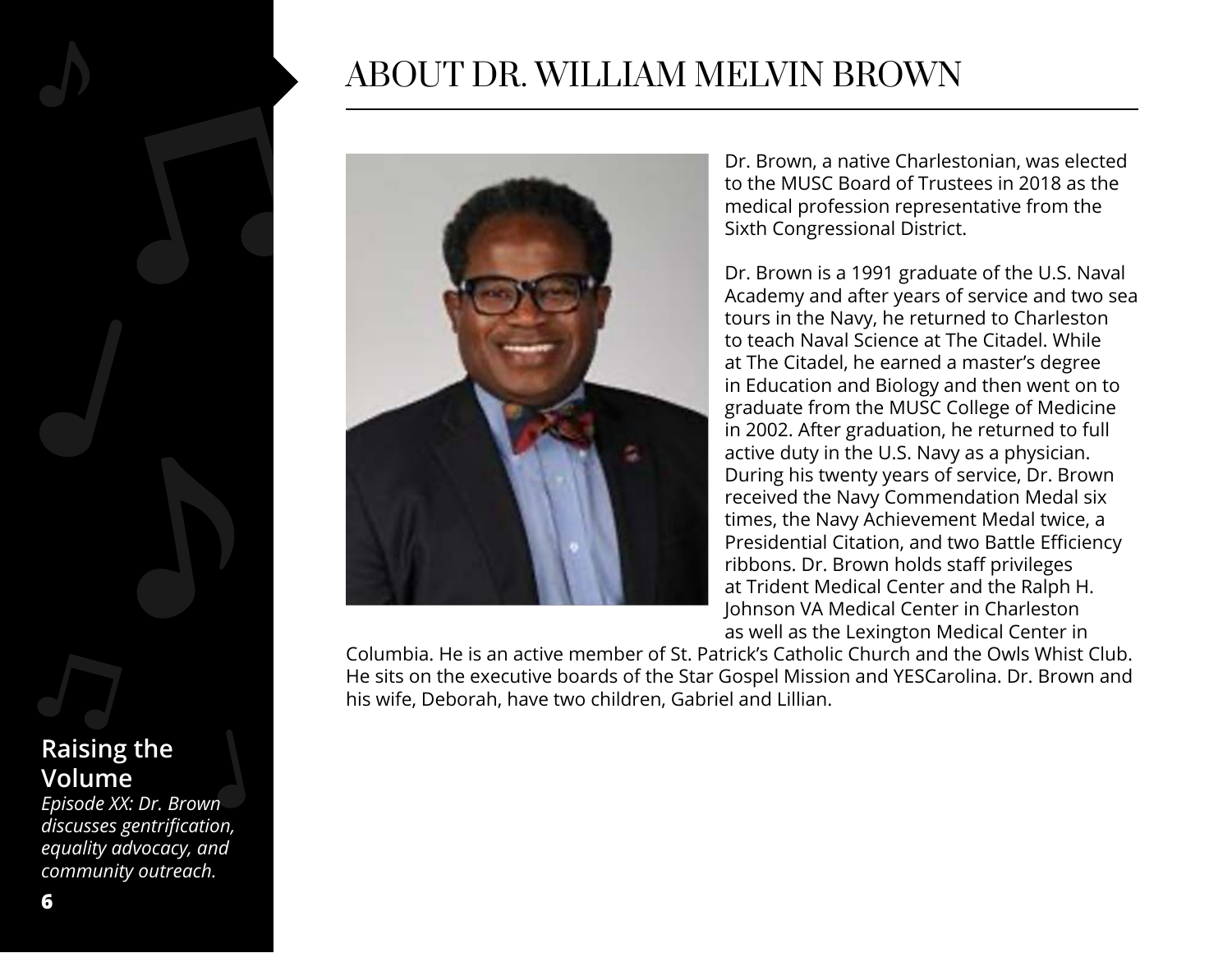

*Episode XX: Dr. Brown discusses gentrification, equality advocacy, and community outreach.*

### ABOUT CHARLTON SINGLETON



A native of Awendaw, SC, Charlton Singleton began his musical studies at the age of three on the piano. He would then go on to study the organ, violin, cello, and the trumpet throughout elementary, middle, and high school. In 1994, he received a Bachelor of Arts in Music Performance from South Carolina State University. Since that time, he has taught music at the elementary, middle, and high school levels, as well as being an adjunct faculty member at the College of Charleston. In 2008 he co-founded and became the Artistic Director and Conductor of the Charleston Jazz Orchestra; an 18-piece jazz ensemble of some of the finest professional musicians in the Southeast and the resident big band in Charleston, SC. Mr. Singleton is also the organist and choir director at St. Patrick Catholic Church in Charleston, SC. In November of 2016 he was named the inaugural Artist in Residence at the recently renovated Gaillard Center in downtown Charleston. He remained in this position until July 2019; at that point he was named Artist in Residence Emeritus. In this position he continues to lead the Summer Youth Jazz Orchestra Camp as well as lead the "Jazz Through the Ages" assembly, which attracts a capacity crowd of students at the Gaillard Center.

As a performer, Charlton leads his own ensembles that vary in size and style. He has performed in France, Great Britain, Scotland, Spain, Germany, Austria, Italy, Switzerland, Norway, Canada, The Netherlands, as well as many great cities throughout the United States. He is a founding member of an ensemble called Ranky Tanky. The group is a quintet that interprets the sounds of Gullah from the Southeast Coast of the United States. In 2017, Ranky Tanky reached the top of the Billboard, iTunes, and Amazon Contemporary Jazz charts with their self-titled debut recording. In 2019, they accomplished the same feat with the release of their sophomore effort, "Good Time", which recently won the 2019 Grammy Award for "Best Regional Roots Album". Ranky Tanky was also recognized and honored with a resolution by the South Carolina House of Representatives for their achievements in the music industry. In 2021, Charlton was the recipient of the SC Governor's Award, which honors arts organizations, patrons, artists, members of the business community, and government entities who maximize their roles as innovators, supporters, and advocates for the arts. It is the highest individual honor for the arts in the state of South Carolina.

In addition to performing, he is in demand as a speaker, clinician, composer, and arranger. He has also shared the stage with and/or worked with some of the most talented entertainers in the world, including Bobby McFerrin, Ruby Dee, Jimmy Heath, Slide Hampton, Houston Person, Darius Rucker, Fred Wesley, and Cyrus Chestnut to name a few. Outside of music and entertainment, he, and his wife, MaryJo, are the proud parents of Shalamar, D'Marcus, and K'Leb, as well as their pets...Sassy, Jango, MoJo, Pumpkin, and Ginger.